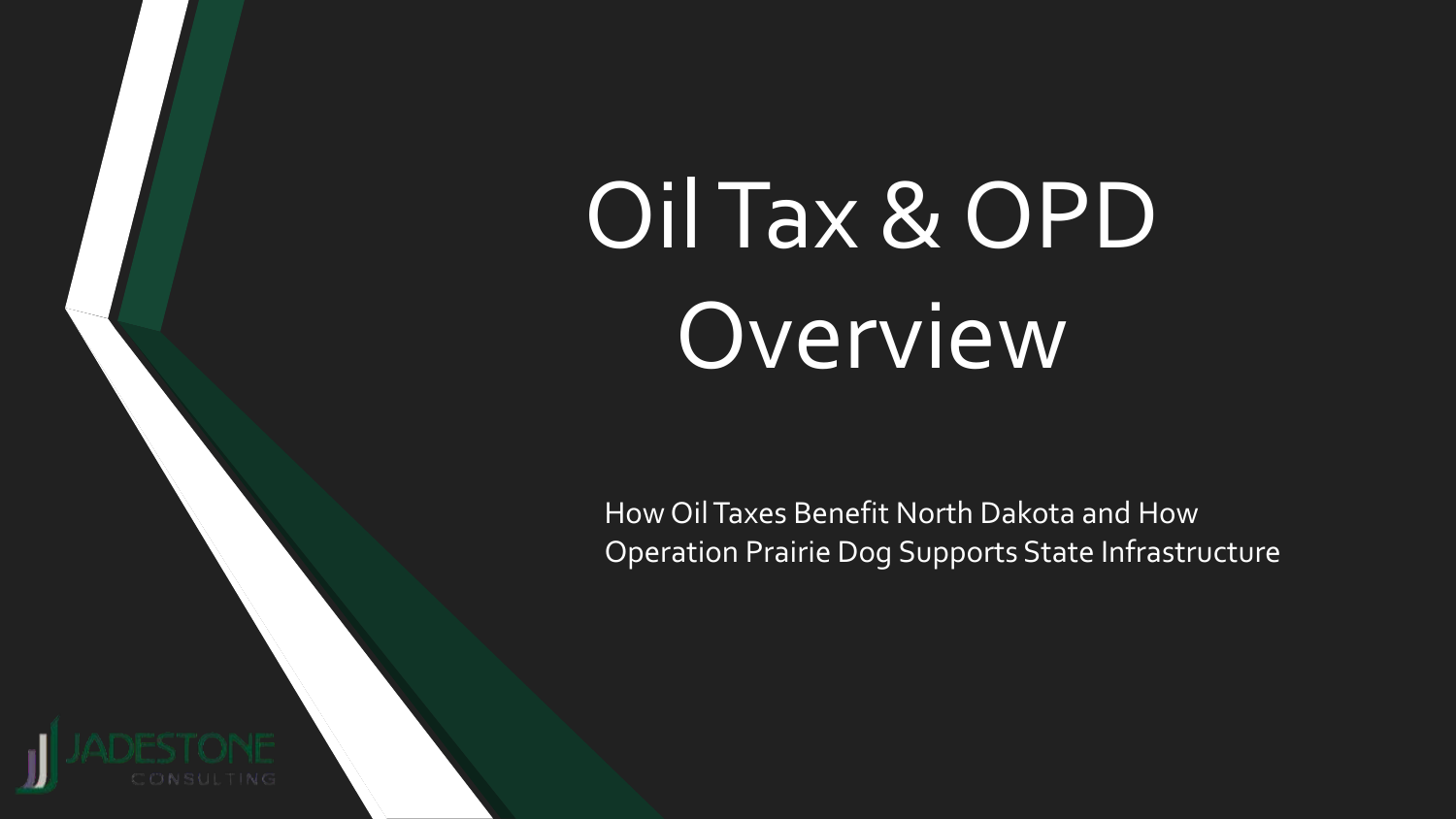# *Statewide Benefits of Oil Development*

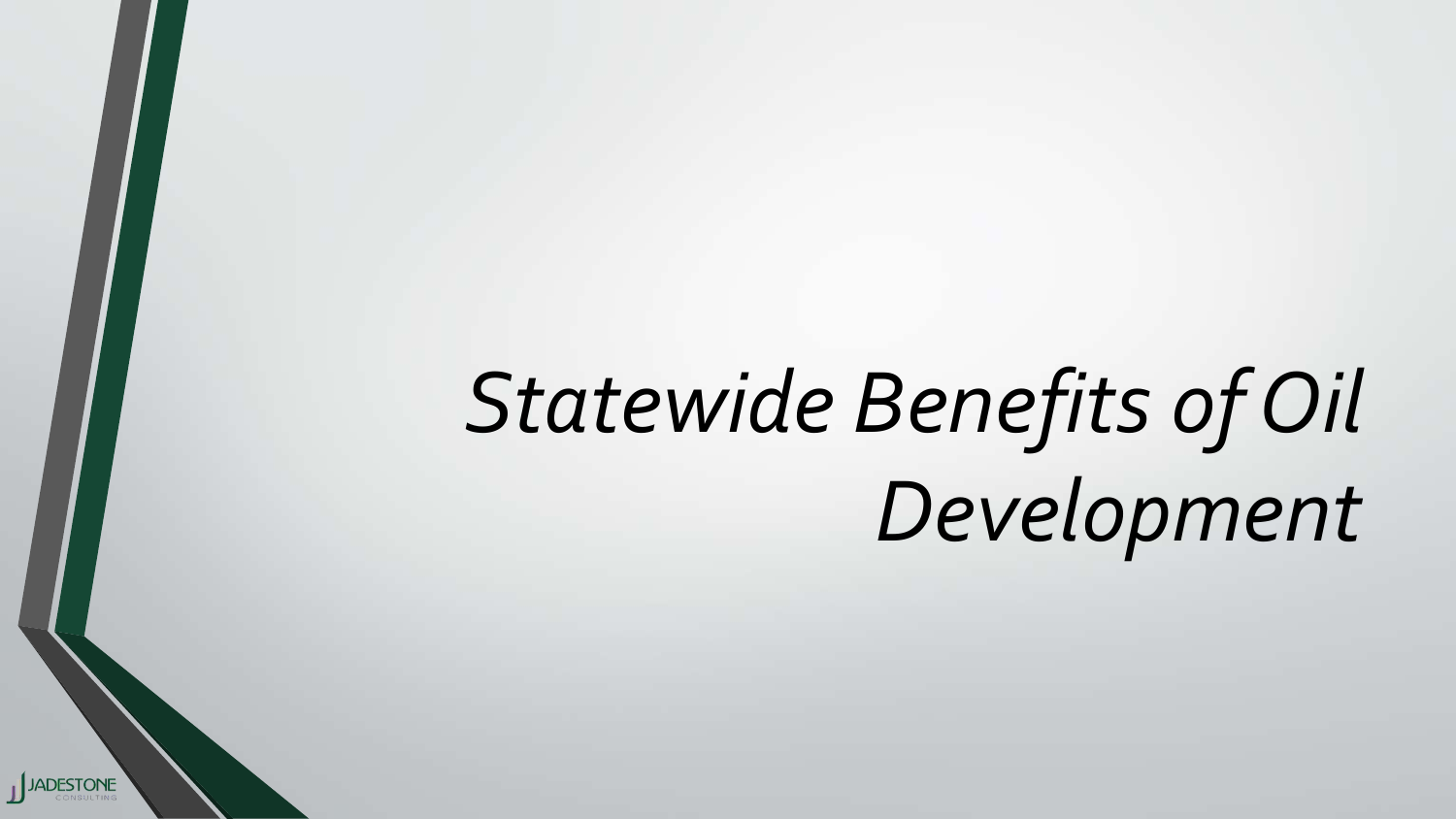### OIL AND GAS TAX DESCRIPTIONS

### *Extraction Tax*

- The gross value of oil production at the well, less any part which is specifically exempt.
- Rate
	- January  $1, 1981 = 6.5%$
	- January  $1, 2016 = 5.0\%$

### *Gross Production Tax*

- Gross value of oil production at the well, less any part which is specifically exempt, is taxed in lieu of property taxes on the oil and gas producing properties. Gas production is taxed on a volume basis at a rate determined by the movement of a fuels cost index.
- Rates
	- $July 1, 1953 = 4.25%$
	- July 1, 1957 = 5.0%

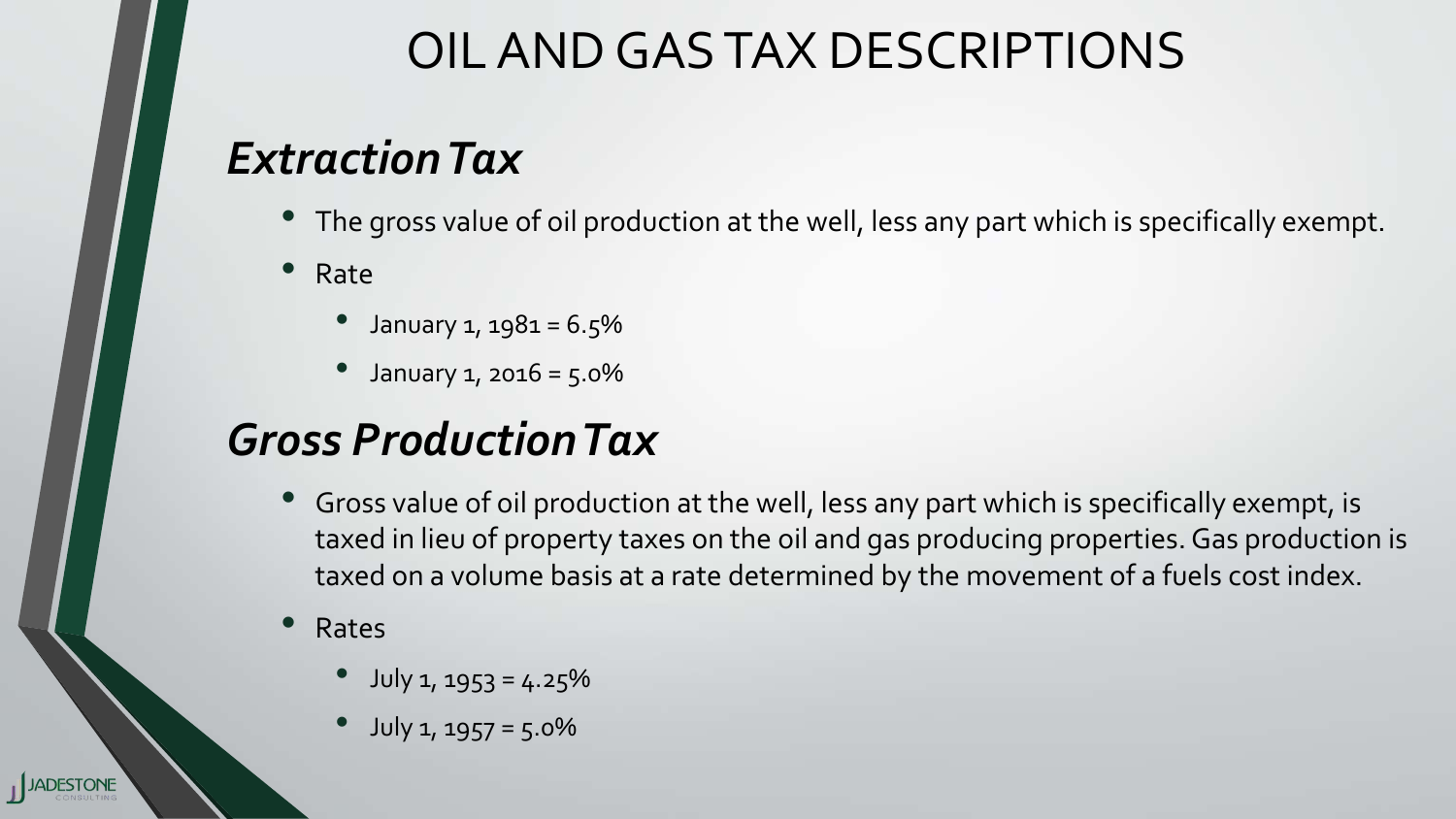#### OIL AND GAS TAX COLLECTIONS

#### **Total Oil Tax Collections**

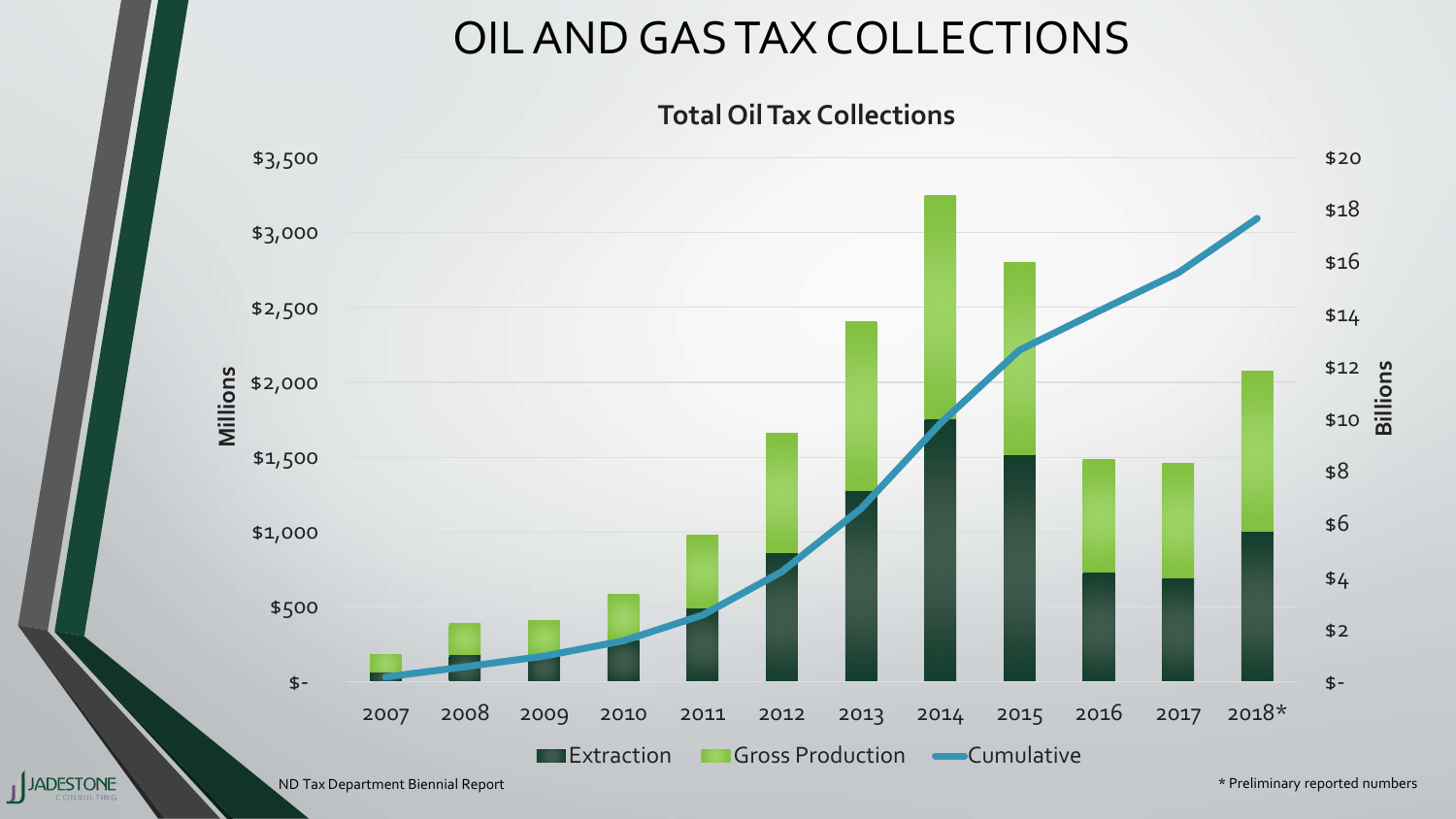### OIL AND GAS TAX DISTRIBUTIONS FY 2008-2018



| Impact Grant            | \$454,427,198    |  |
|-------------------------|------------------|--|
| <b>Foundation Aid</b>   | \$750,810,221    |  |
| <b>Common Schools</b>   | \$750,810,221    |  |
| Three Affiliated Tribes | \$1,093,334,339  |  |
| Tax Relief              | \$1,183,580,000  |  |
| General Fund            | \$1,384,620,456  |  |
| Resources Trust         | \$1,490,020,446  |  |
| Local                   | \$1,938,629,044  |  |
| <b>SIIF</b>             | \$3,176,349,123  |  |
| <b>Legacy Fund</b>      | \$4,503,947,145  |  |
| Other*                  | \$248,550,303    |  |
| TOTAL                   | \$16,975,078,496 |  |

\* Preliminary reported numbers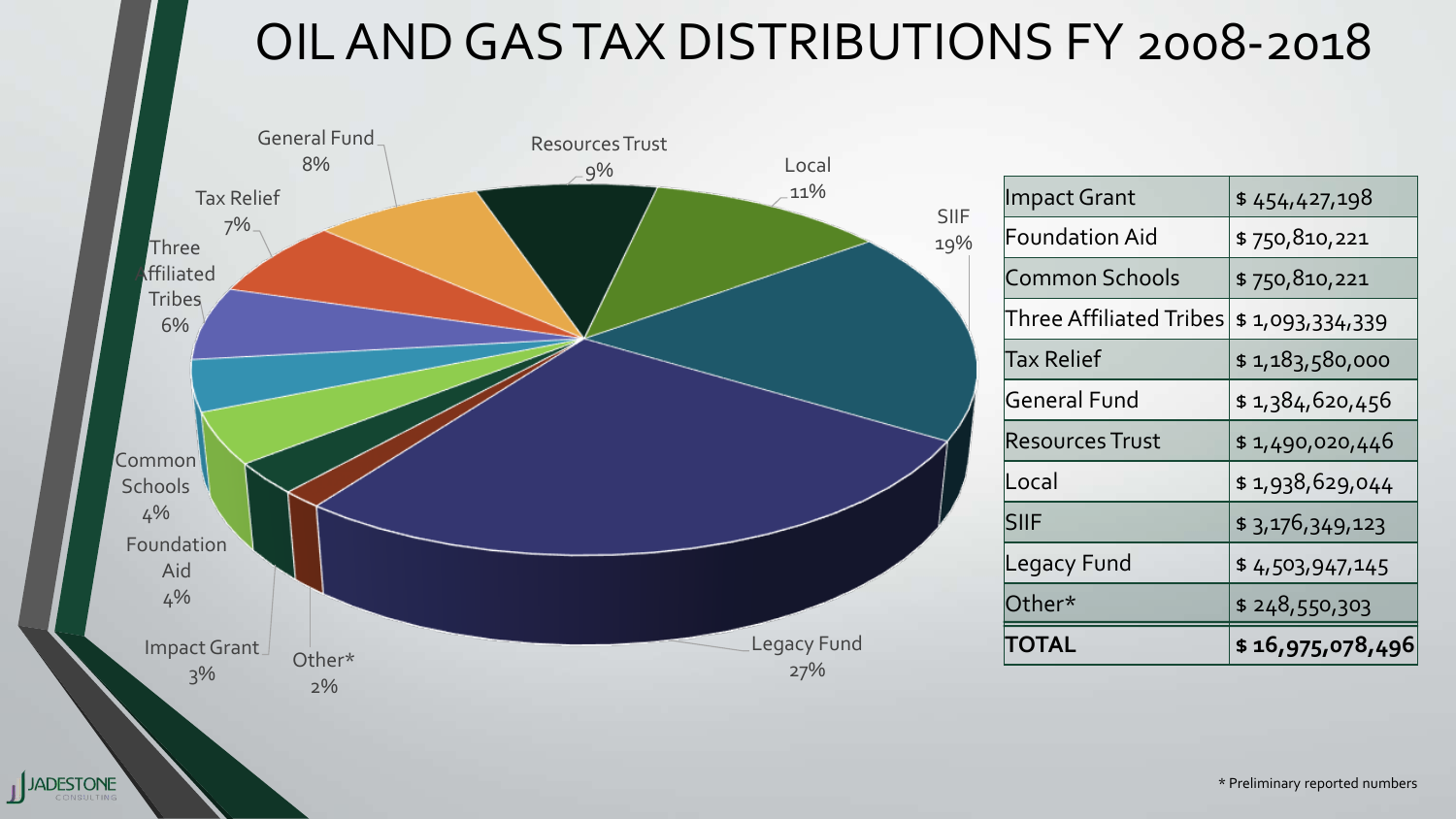### OIL AND GAS TAX TRANSPORTATION FUNDING

Special Transportation Funding 2009 Legislative Session Through the 2017 Legislative Session

| <b>BENEFICIARY</b> | <b>AMOUNT</b>    |
|--------------------|------------------|
| Oil Region         | \$ 550,760,000   |
| Non Oil Counties   | \$519,644,000    |
| Non Oil Townships  | 24,000,000<br>\$ |
| <b>State DOT</b>   | \$2,352,341,489  |
| TOTAL              | \$3,446,745,489  |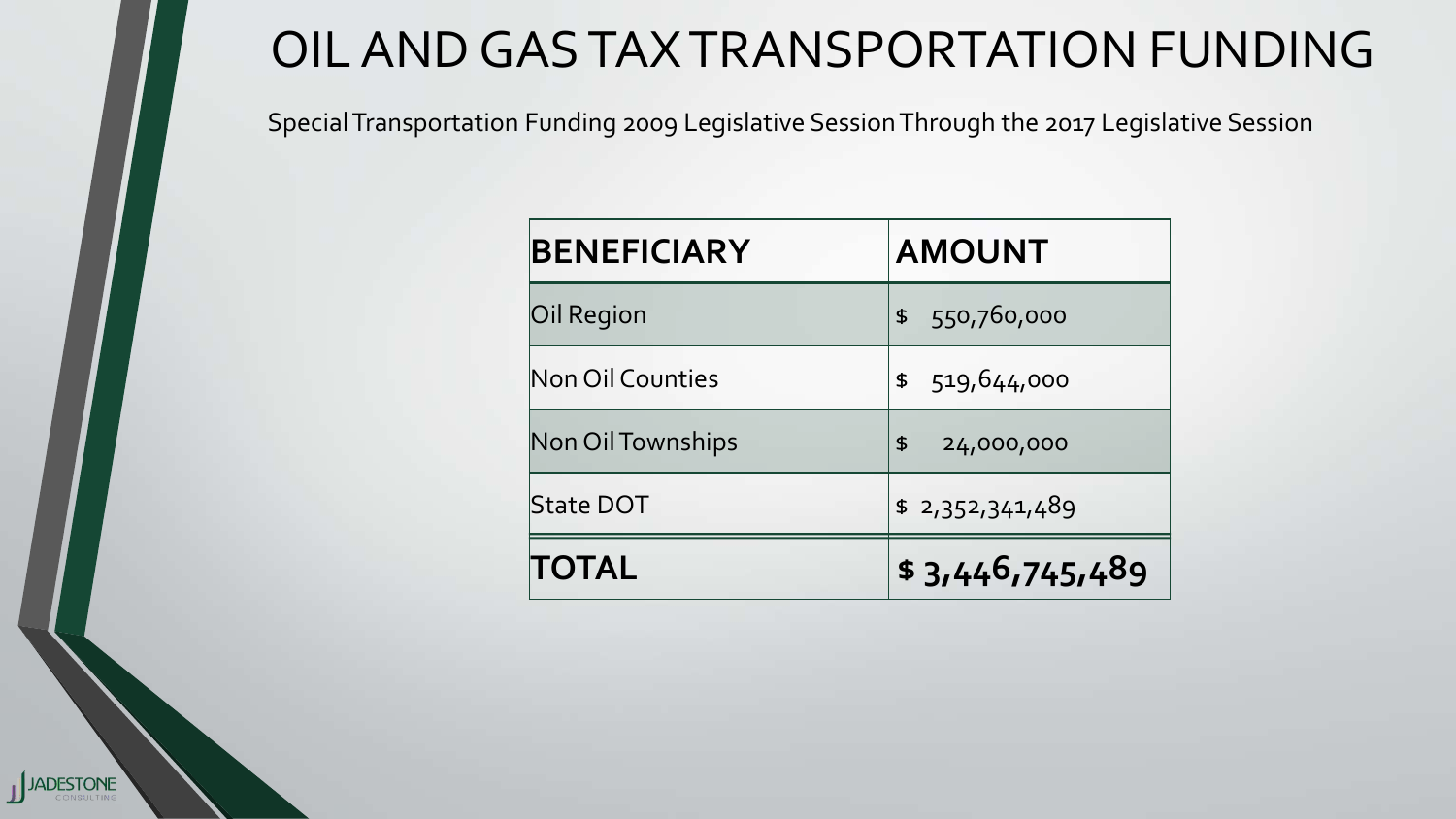### OIL AND GAS TAX SURGE BILL - 2015 FY

| RECIPTIANT               | TOTAL             |  |
|--------------------------|-------------------|--|
| <b>HUB CITIES</b>        | \$172,000,000     |  |
| <b>OIL COUNTIES</b>      | \$ 240,000,000    |  |
| <b>OIL COUNTY CITIES</b> | 100,000,000<br>\$ |  |
| <b>NON OIL TOWNSHIPS</b> | 16,000,000<br>\$  |  |
| <b>BOUNDARY CITIES</b>   | 10,000,000<br>\$  |  |
| <b>COUNTIES</b>          | \$112,000,000     |  |
| NDDOT                    | \$<br>450,000,000 |  |
| TOTAL                    | \$1,100,000,000   |  |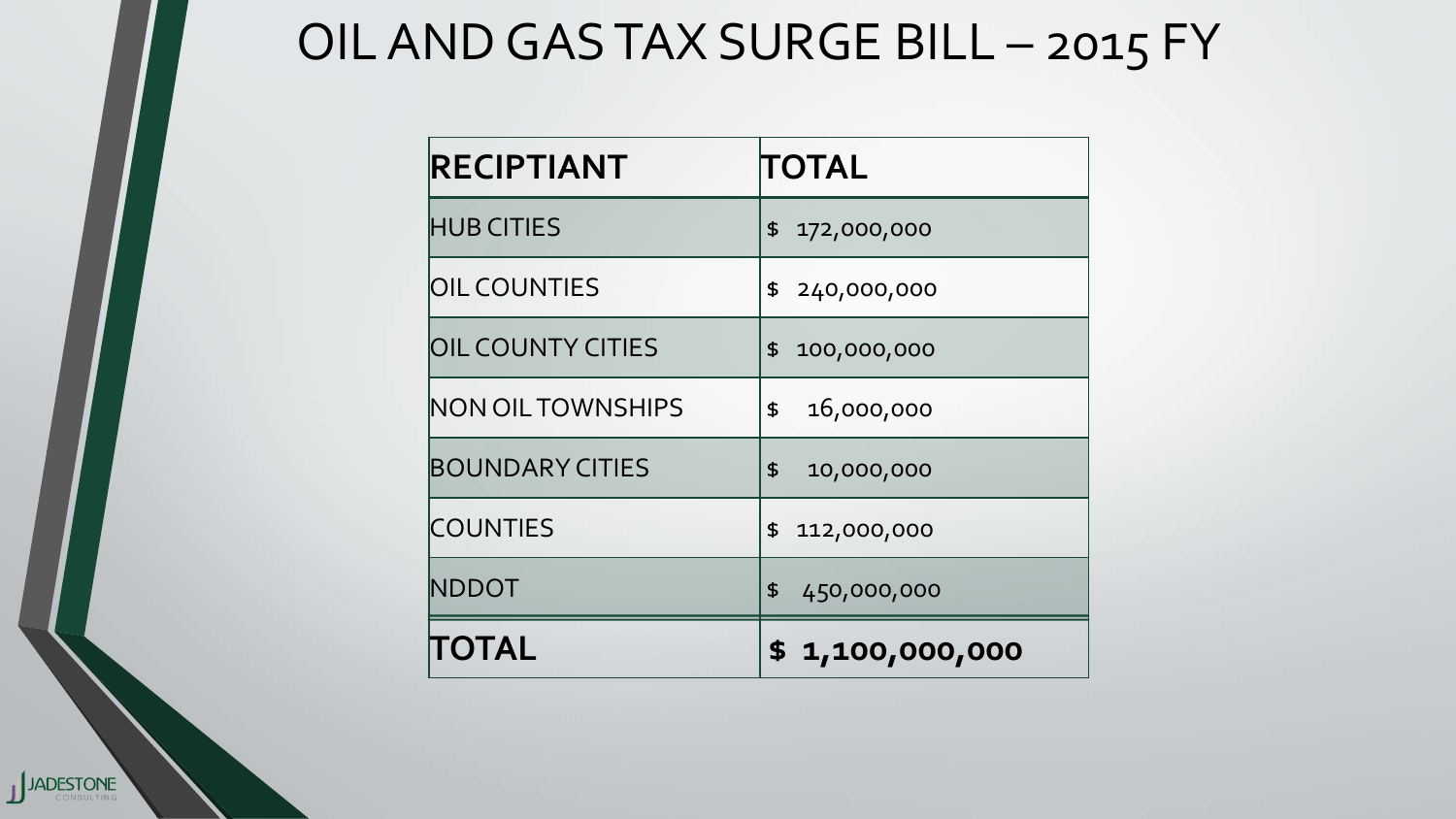### TOTALOIL AND GAS TAX DISTRIBUTIONS

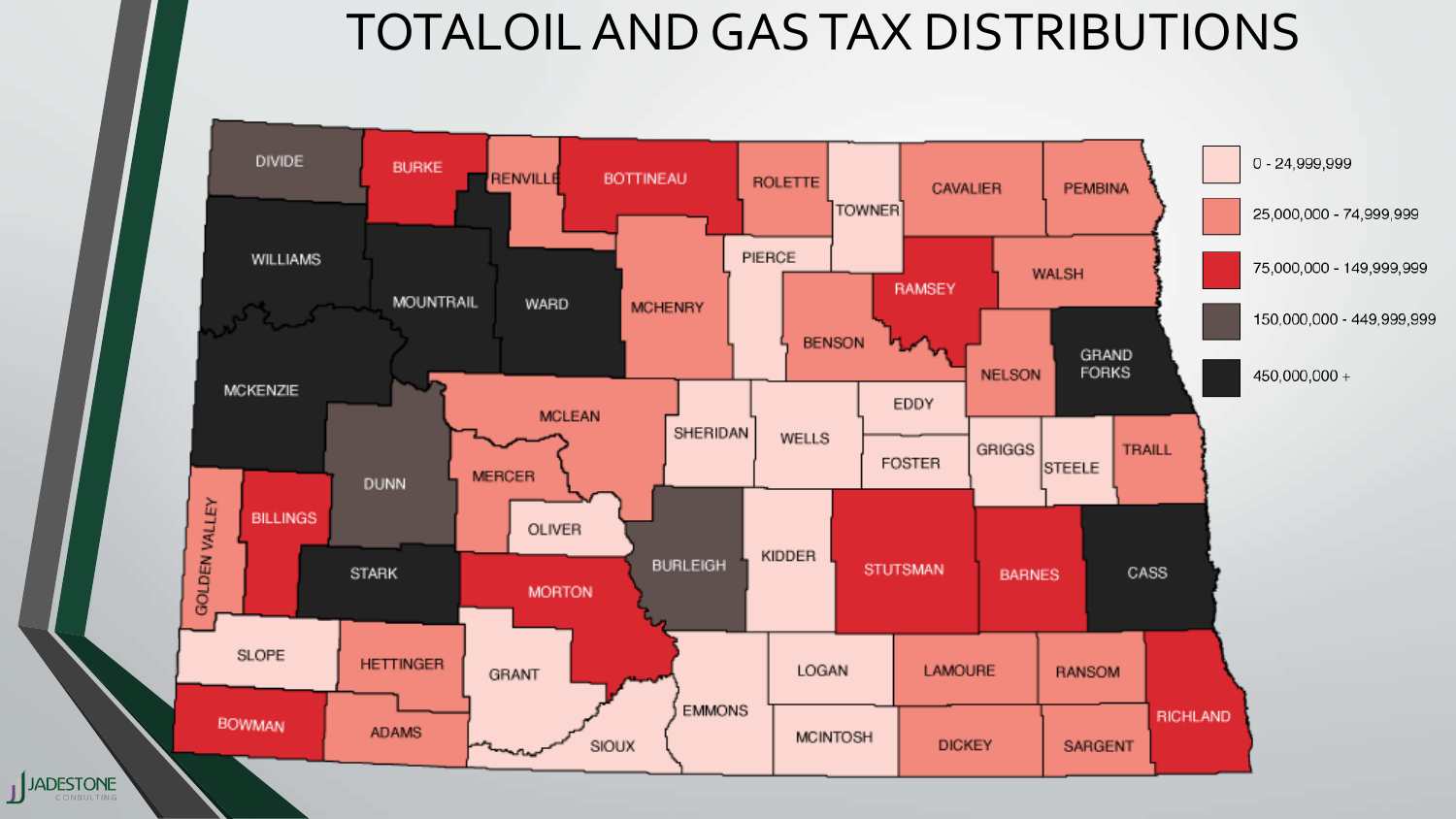# *Formula Funding Flow*

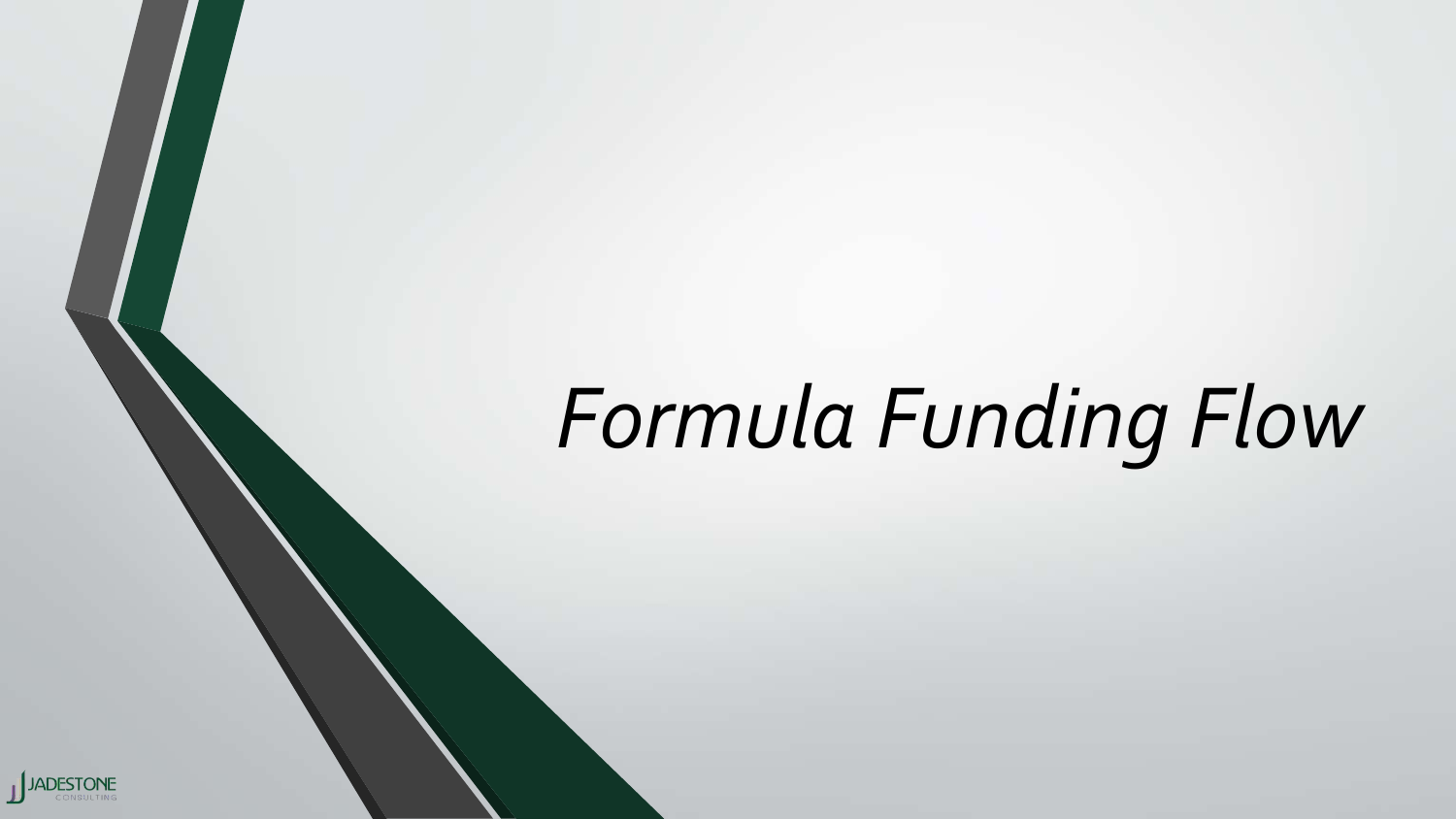## OIL AND GAS TAX – EXTRACTION

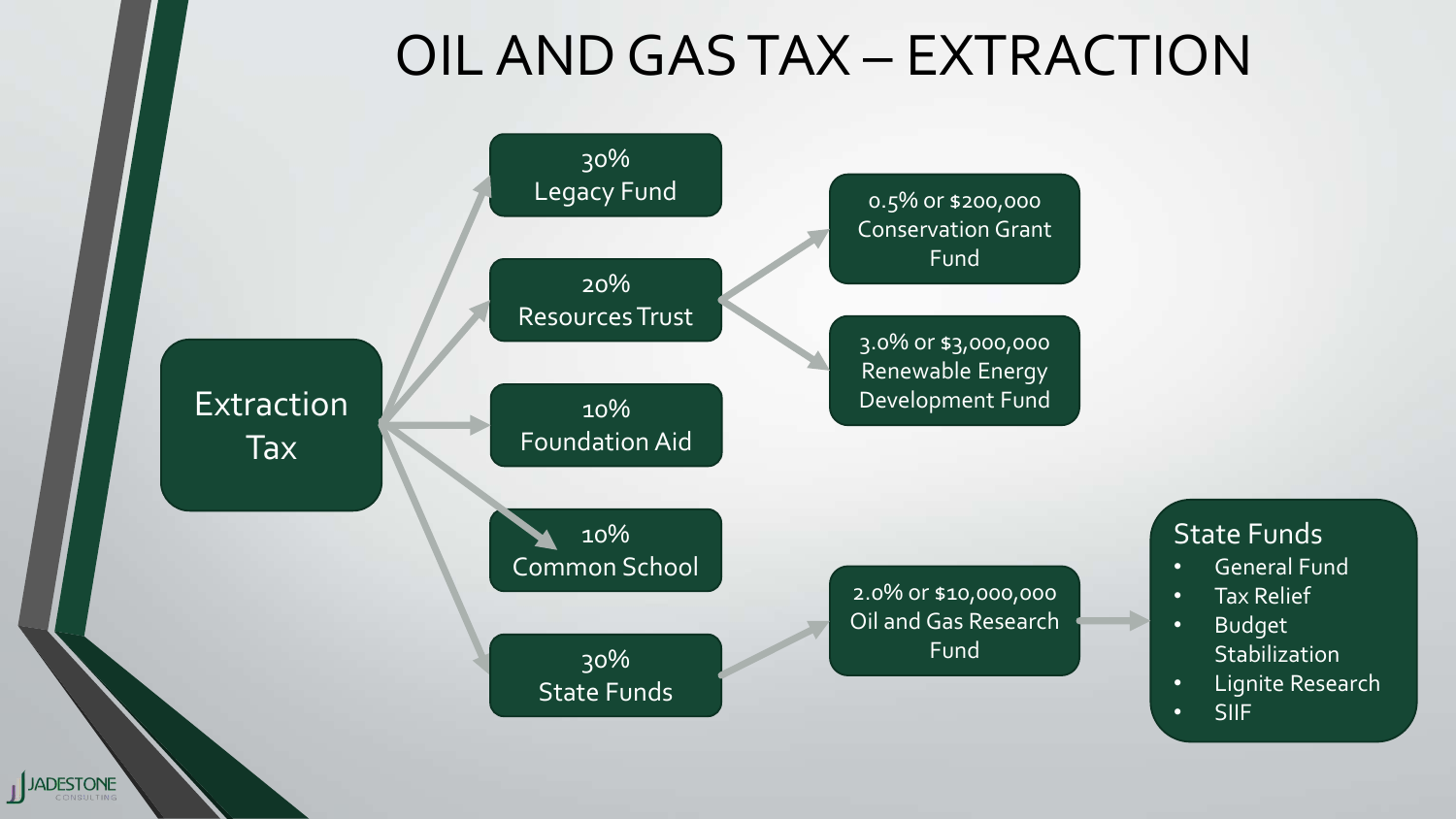## OIL AND GAS TAX –GROSS PRODUCTION

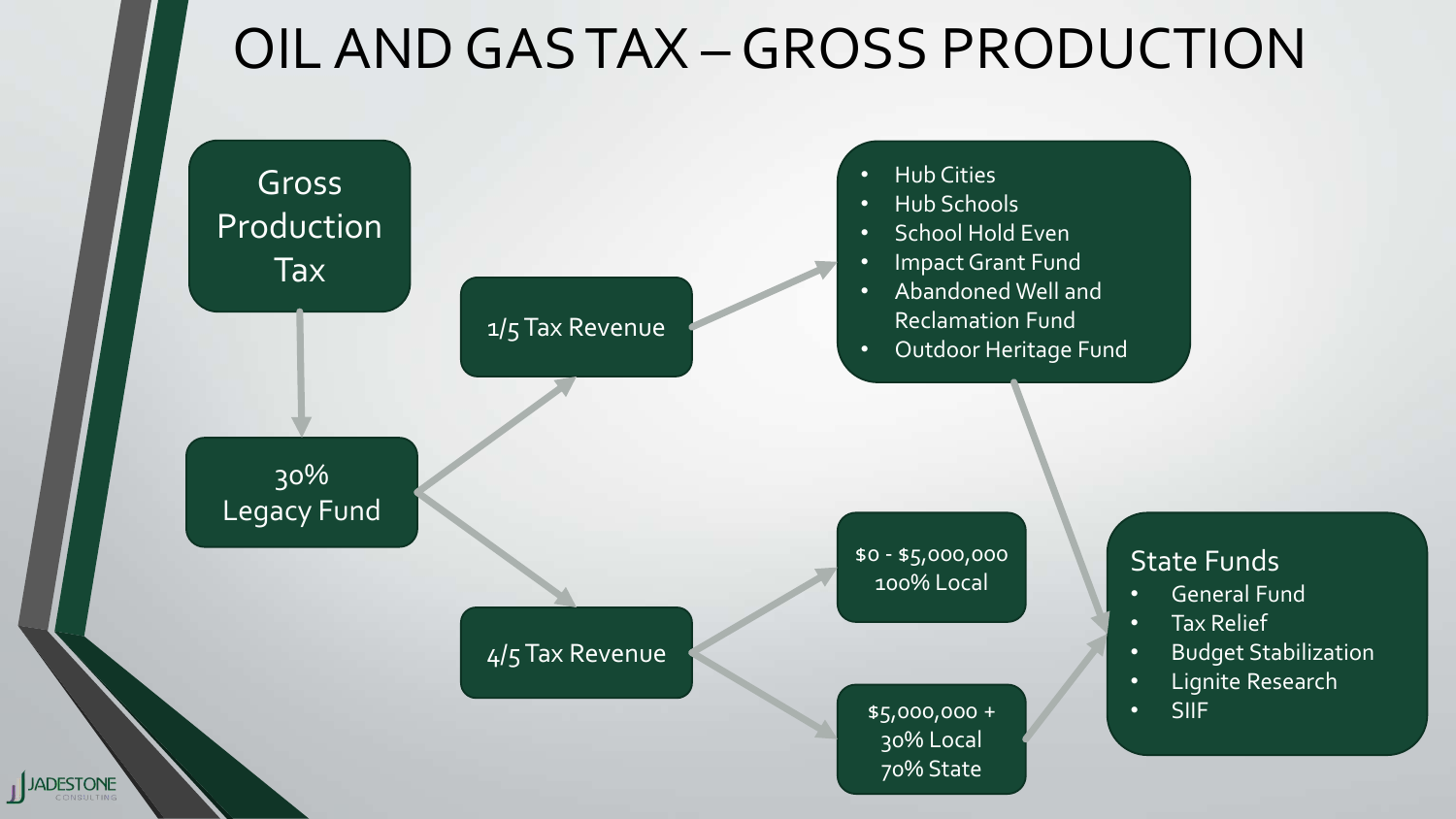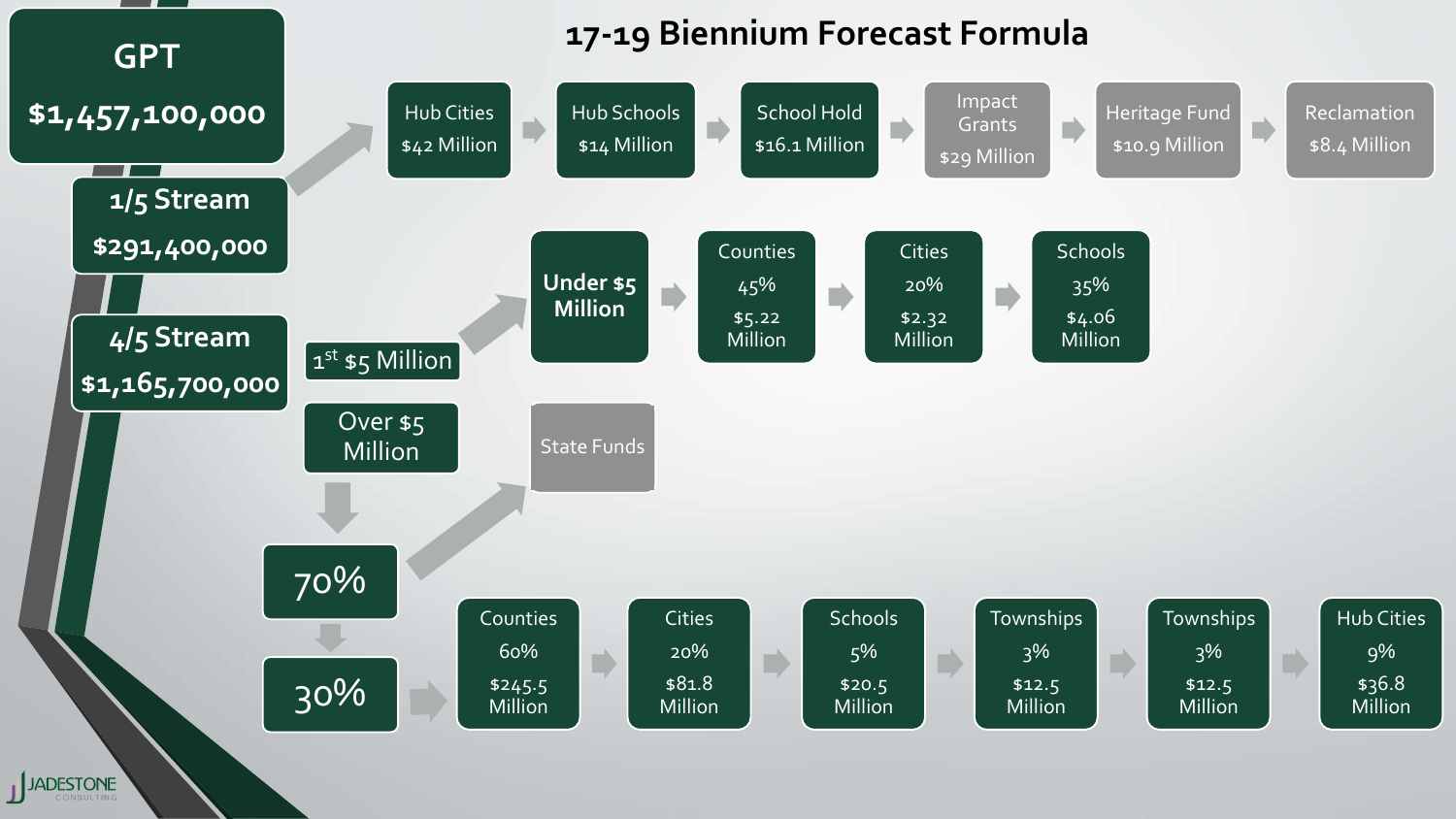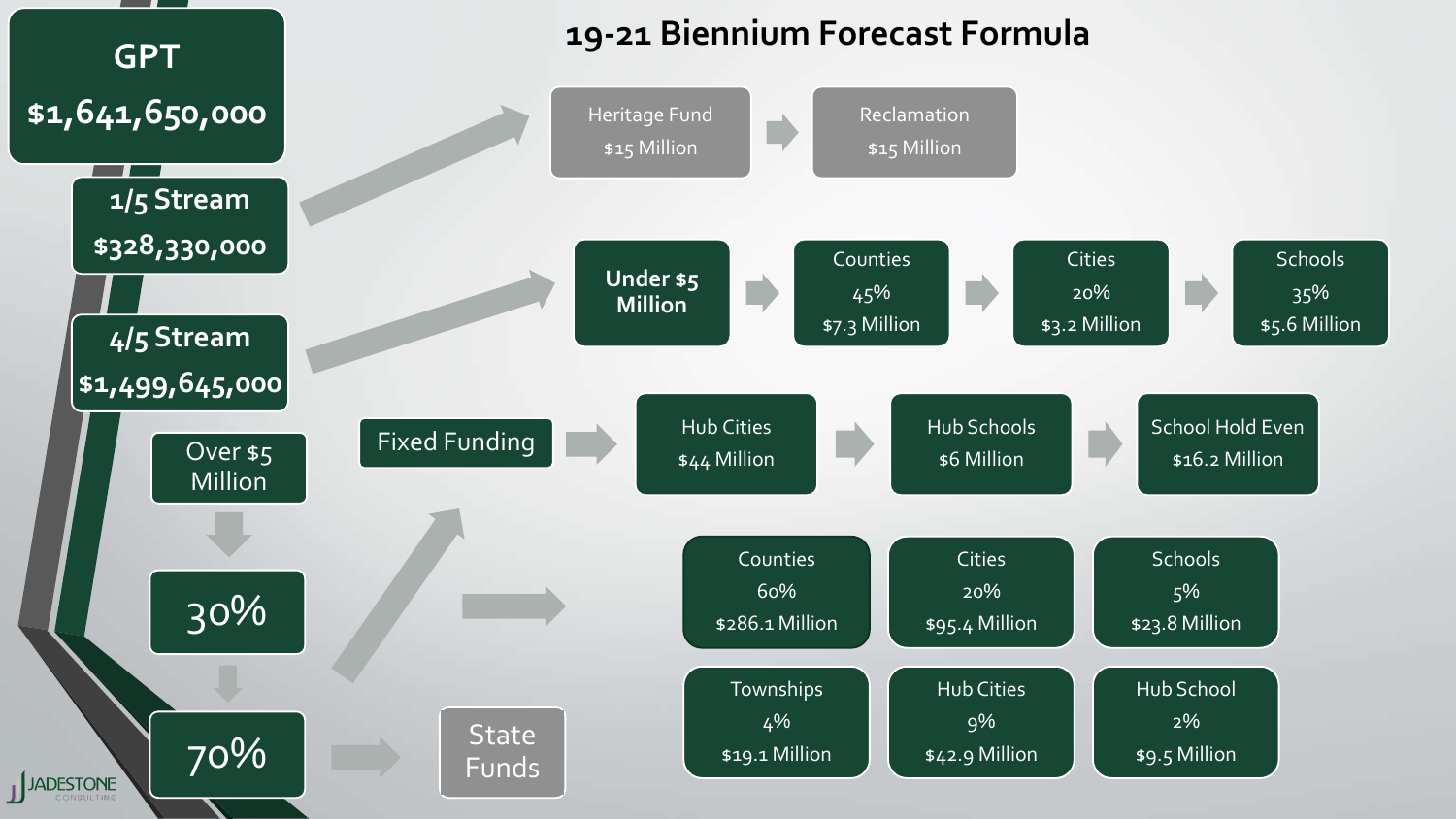### Oil Tax Allocations to State Funds

\$48.25 ND price with 1.42 production (March Revenue Forecast)

| <b>State Fund</b>                 | 17-19 Forecast | <b>State Fund</b>                 | 19-21 Forecast  |  |
|-----------------------------------|----------------|-----------------------------------|-----------------|--|
| <b>Tribal Share</b>               | \$223,210,000  | Tribal Share***                   | \$525,100,000   |  |
| Legacy Fund                       | \$869,060,000  | Legacy Fund                       | \$1,297,800,000 |  |
| Outdoor Heritage                  | \$10,870,000   | Outdoor Heritage***               | \$15,000,000    |  |
| Abandoned Well                    | \$8,430,000    | Abandoned Well                    | \$14,800,000    |  |
| Oil Impact Grant                  | \$29,110,000   | Oil Impact Grant***               | \$0             |  |
| <b>Political Subdivisions</b>     | \$496,490,000  | <b>Political Subdivisions</b>     | \$661,150,000   |  |
| <b>Energy Impact Grant</b>        | \$4,000,000    | <b>Energy Impact Grant</b>        | \$0             |  |
| <b>Common Schools</b>             | \$133,550,000  | <b>Common Schools</b>             | \$190,600,000   |  |
| <b>Foundation Aid</b>             | \$133,550,000  | <b>Foundation Aid</b>             | \$190,600,000   |  |
| <b>Resource Trust Fund</b>        | \$263,900,000  | <b>Resource Trust Fund</b>        | \$381,200,000   |  |
| <b>Energy Conservation Grants</b> | \$200,000      | <b>Energy Conservation Grants</b> | \$1,200,000     |  |
| Renewable Energy                  | \$3,000,000    | Renewable Energy                  | \$3,000,000     |  |
| Oil and Gas Research              | \$10,000,000   | Oil and Gas Research              | \$14,000,000    |  |

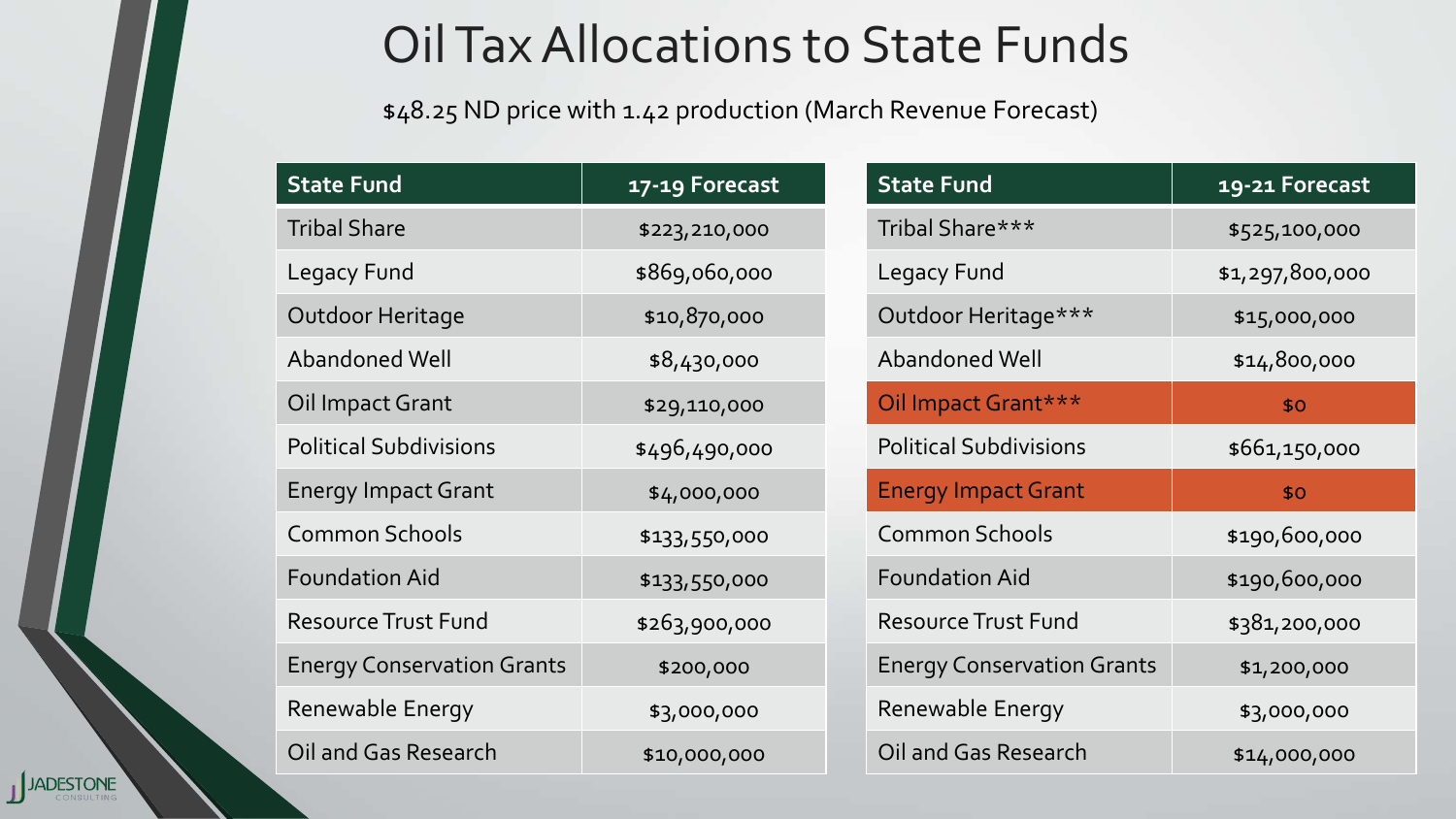# Oil Tax Funding of State Buckets

\$48.25 ND price with 1.42 production (March Revenue Forecast)

#### **State Bucket Funds**

| <b>Total</b>            | \$1,574,900,000 |
|-------------------------|-----------------|
| <b>Gross Production</b> | \$844,200,000   |
| Extraction              | \$730,700,000   |

|                             | <b>General Fund</b>                                               | \$200,000,000                  |                |  |
|-----------------------------|-------------------------------------------------------------------|--------------------------------|----------------|--|
|                             | <b>County Social Services</b>                                     | \$200,000,000                  |                |  |
| <b>Budget Stabilization</b> |                                                                   |                                | \$75,000,000   |  |
|                             | <b>General Fund</b>                                               | \$200,000,000                  |                |  |
| Lignite Research            |                                                                   | \$10,000,000                   |                |  |
|                             | Disaster Relief (cap of \$20,000,000)<br>Municipal Infrastructure |                                | \$0            |  |
|                             |                                                                   |                                | \$30,400,000   |  |
|                             | Strategic Investment & Improvement                                |                                | \$400,000,000  |  |
|                             | County/Township Infrastructure                                    |                                | \$30,400,000   |  |
|                             | <b>Municipal Infrastructure</b>                                   | County/Township Infrastructure |                |  |
|                             | \$84,600,000                                                      |                                | \$84,600,000   |  |
|                             | Airport Infrastructure                                            |                                | \$20,000,000   |  |
|                             | Strategic Investment & Improvement                                |                                | \$219,900,000+ |  |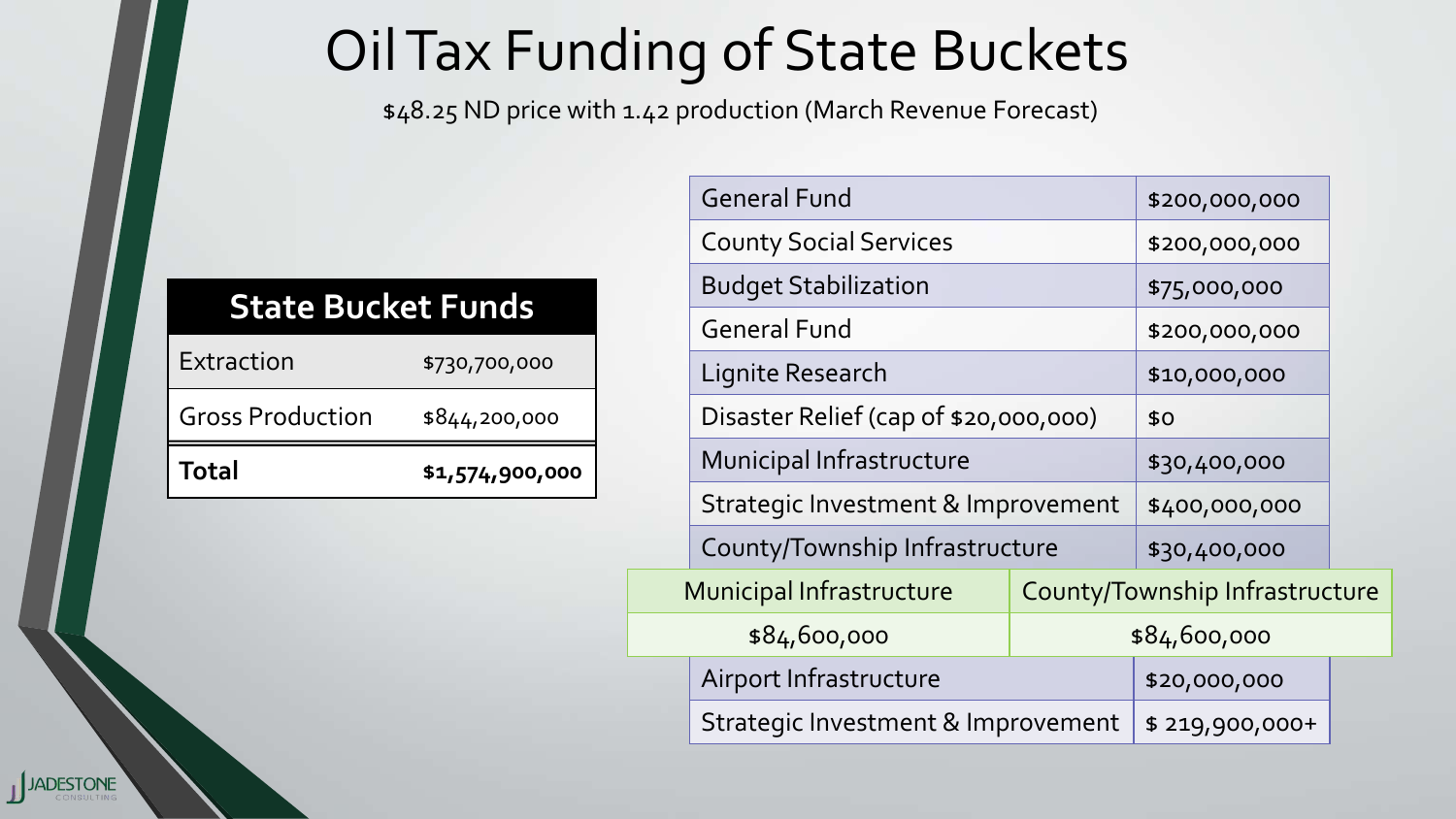## Municipal and County Infrastructure "Buckets"

•*Municipal Infrastructure Fund for "Essential Infrastructure" \$115,000,000Total*

*Distributed by formula based on population and city growth*

•*CountyTownship Infrastructure Fund*

*\$115,000,000Total*

*\*Townships = \$15,000,000 distributed evenly to non-oil producing townships Counties = \$100,000,000 distributed based on 20 year needs ofUGPTI*

•*Airport Infrastructure*

*\$20,000,000*

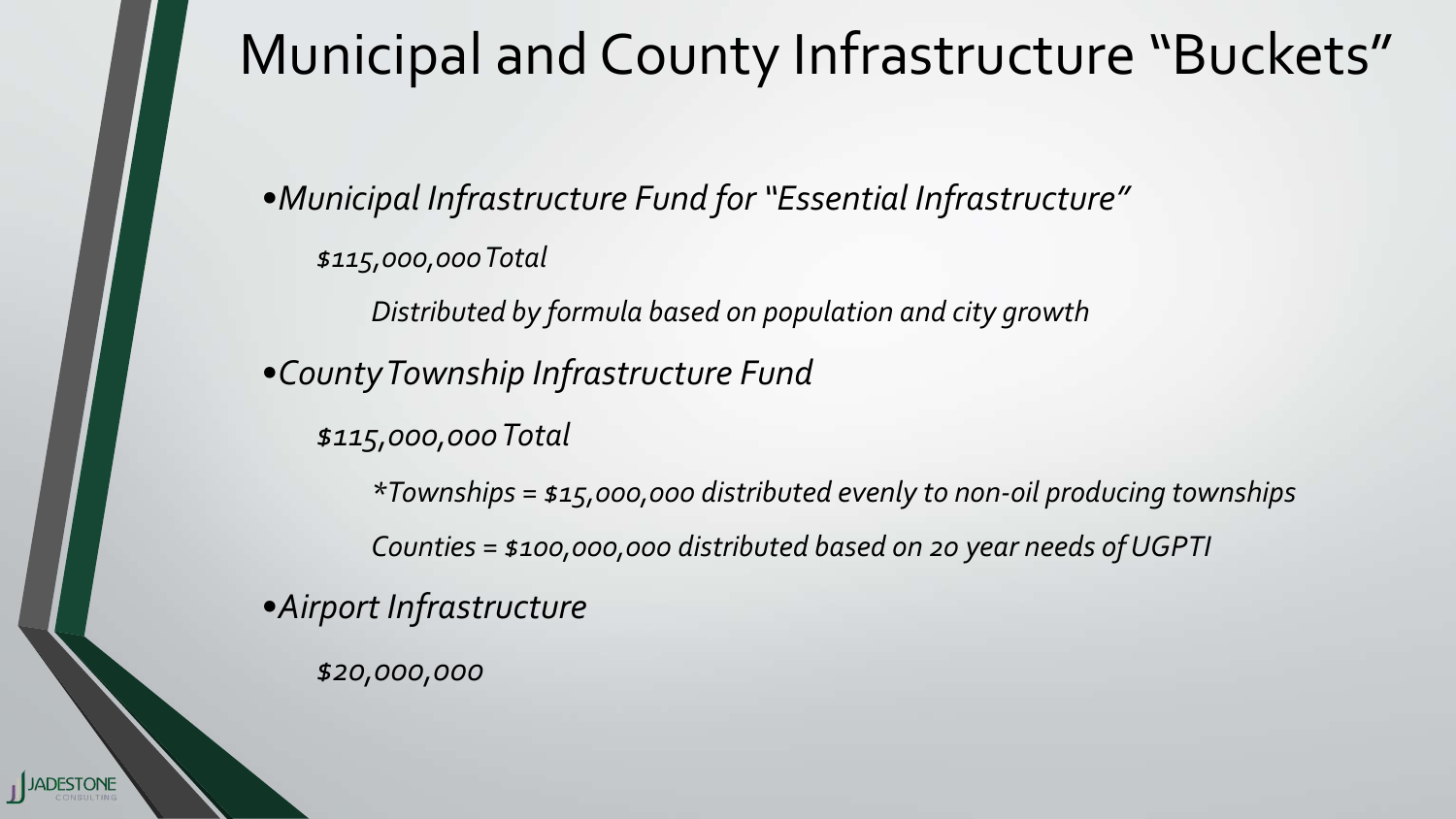### Essential Infrastructure Definition

- •*Water treatment plants*
- •*Wastewater treatment plants*
- •*Sewer lines and water lines, including liftstations and pumping systems*
- •*Water storage systems, including dams, water tanks, and water towers*
- •*Storm water infrastructure, including curb and gutter construction*
- •*Road and bridge infrastructure, including paved and unpaved roads and bridges*
- •*Airport infrastructure*
- •*Electricity transmission infrastructure*
- •*Natural gas transmission infrastructure*
- •*Communications infrastructure*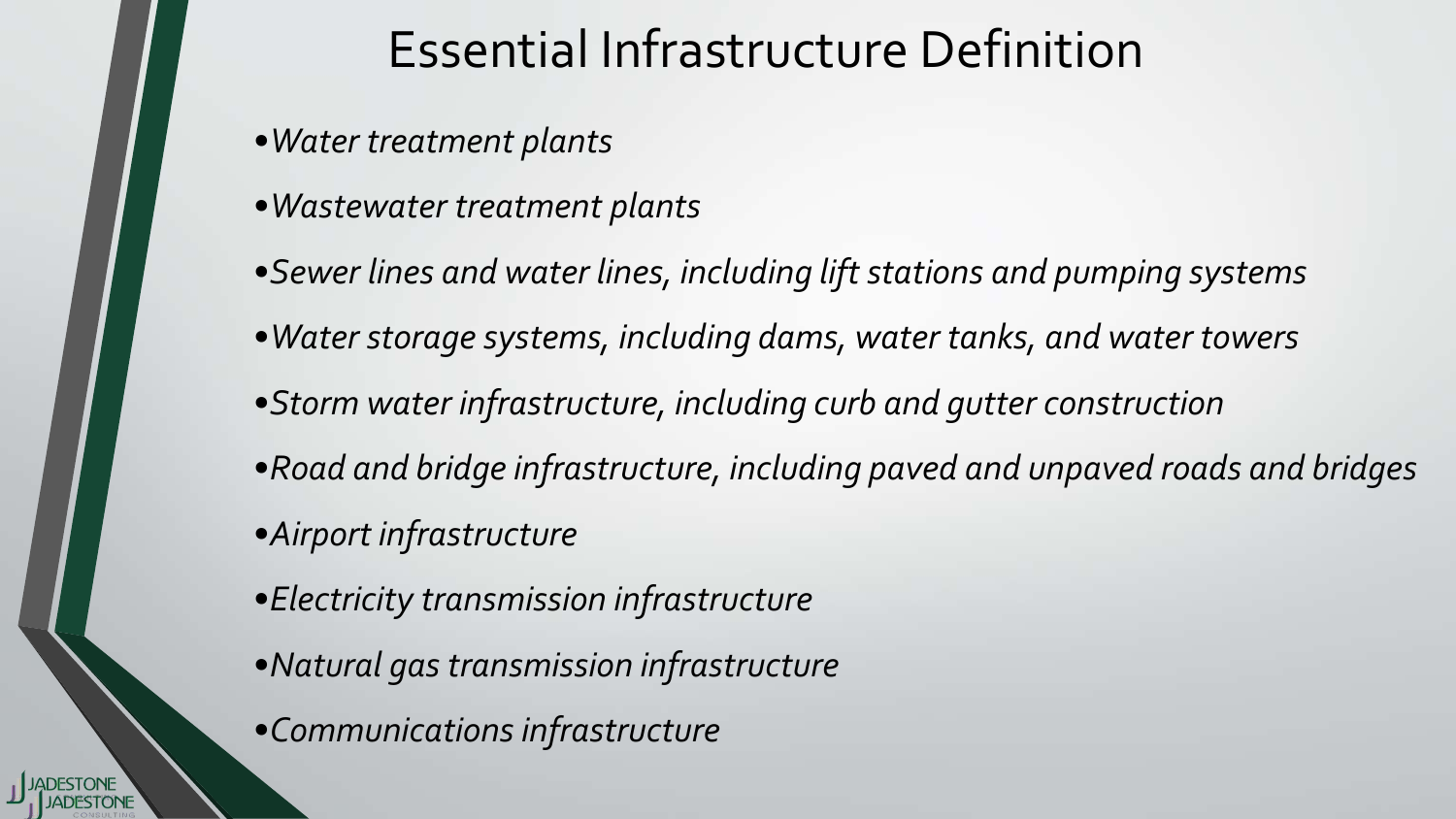### Infrastructure Funding

- *Cities/Counties/Townships in Non-Oil Producing Counties*
	- *Cities/Counties/Township in low oil producing counties are eligible*
		- *Bottineau,Golden Valley, McHenry, McLean, Renville, Slope, Ward (less Minot)*

- *Funding is distributed once "bucket" isfilled*
	- If bucket does not fill it will be distributed on a prorated basis at the end of the biennium